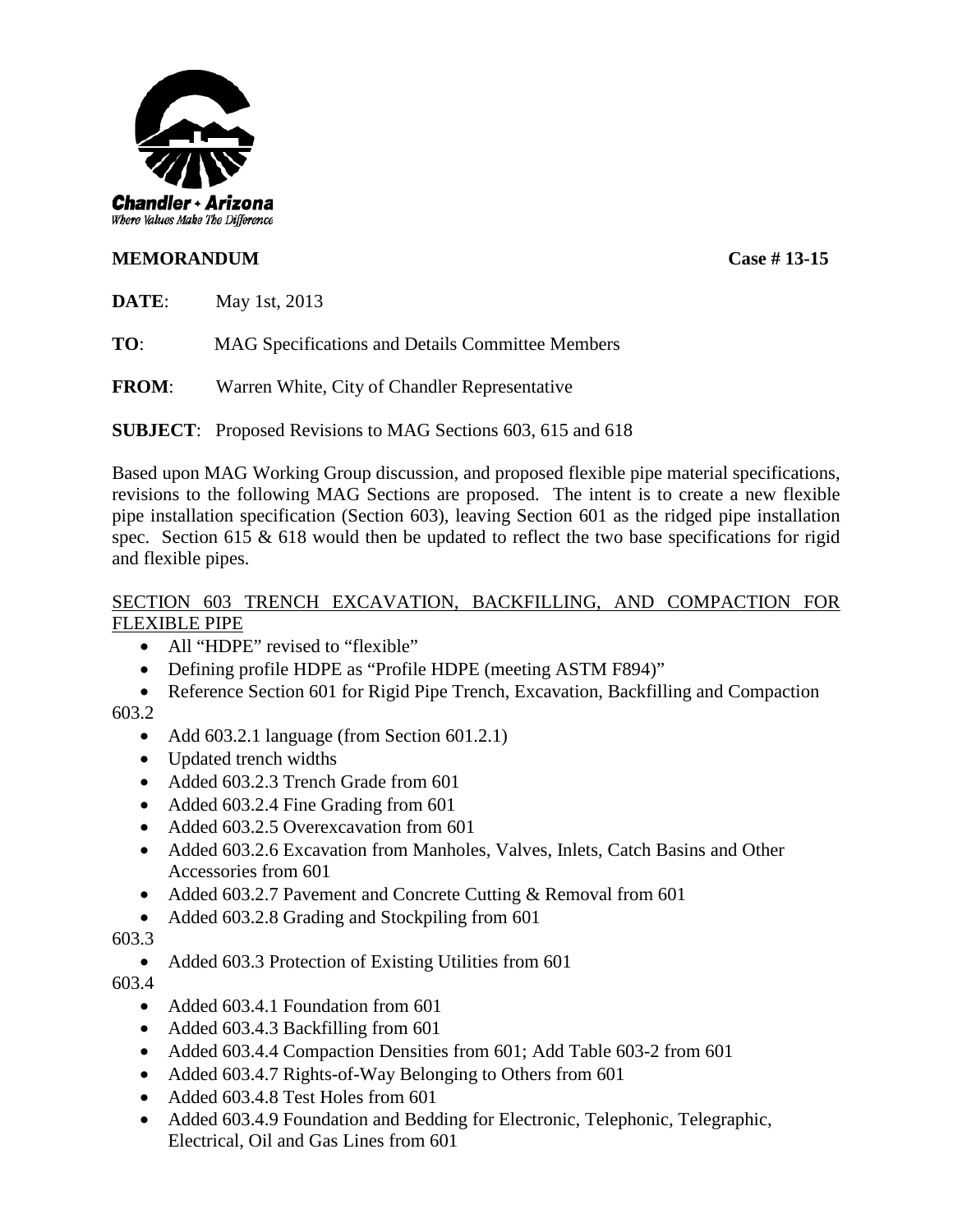603.5

• Added General language to 603.5 from 601

603.6

• Added 603.6 from 601

# SECTION 615 SEWER LINE CONSTRUCTION

- Defining profile HDPE as "Profile HDPE (meeting ASTM F894)"
- Revising PVC or HDPE to flexible pipe

615.2

• Remove paragraph for PVC pipe and refer to Section 603

615.4

• Update "HDPE and PVC" to thermoplastic

# SECTION 618 STORM DRAIN CONSTRUCTION

- All "HDPE" revised to "flexible"
- Define installation reference Section 601 for rigid pipe and Section 603 for flexible pipe 618.2
	- Add Section 739 and 740 to pipe sections
	- Call out gaskets to meet ASTM F477

618.3

• Instead of Class V pipe only for railroads – changed to pipe included in AREMA specifications

Here is an overview of related Sections:

|               | <b>TRENCH EXCAVATION,</b><br><b>BACKFILLING AND</b><br><b>COMPACTION</b> | <b>INSTALLATION</b> | <b>MATERIAL</b>             |
|---------------|--------------------------------------------------------------------------|---------------------|-----------------------------|
| Flexible Pipe | Section 603<br>(Revised title, was<br>Installation of HDPE)              | Section 615 - Sewer | Section 738 - HDPE          |
|               |                                                                          | Section 618 - Storm | Section 739 - SRPE          |
|               |                                                                          | Section 610 - Water | Section 740 - Polypropylene |
|               |                                                                          |                     | Section 745 - PVC           |
|               |                                                                          |                     |                             |
|               |                                                                          |                     |                             |
|               |                                                                          |                     |                             |
| Pipe<br>Rigid | Section 601                                                              | Section 615 - Sewer | Section 735 - RCP           |
|               | (Current Title)                                                          | Section 618 - Storm | Section 736 - Non-RCP       |
|               |                                                                          | Section 610 - Water | Section 743 - VCP           |
|               |                                                                          |                     | Section 750 - DIP           |
|               |                                                                          |                     | Section 752 - ACP           |
|               |                                                                          |                     | Section 785 - Concrete      |
|               |                                                                          |                     |                             |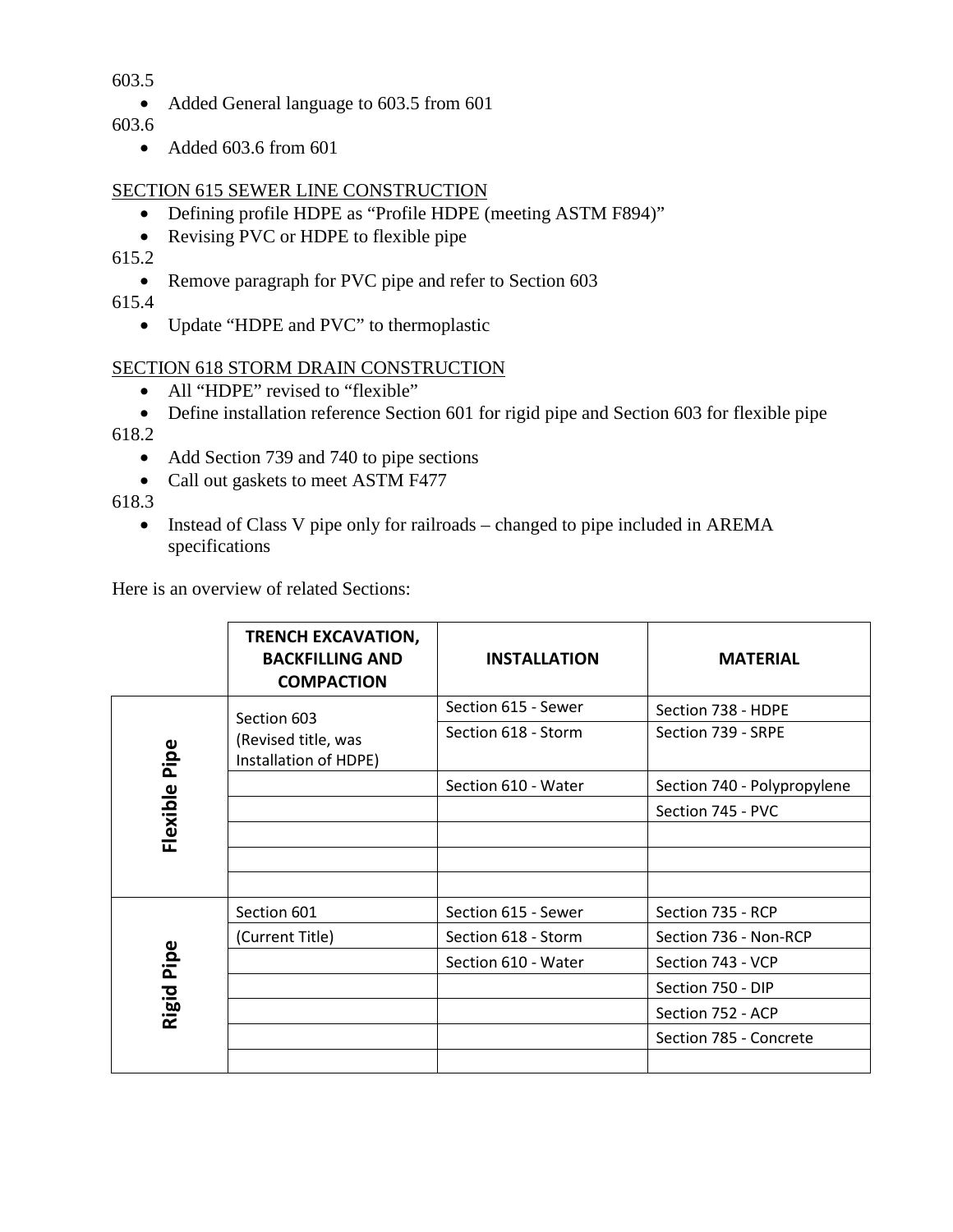# **TRENCH EXCAVATION, BACKFILLING AND COMPACTION FOR FLEXIBLE PIPE**

# **603.1 DESCRIPTION:**

The work covered by this specification consists of furnishing all plant, labor, equipment, appliances and materials and performing all operations in connection with flexible pipe installation in accordance with the plans, specifications and special provisions. Pipe materials that are considered to be flexible include thermoplastic pipes and corrugated metal pipe and arches. See Section 601 for rigid pipe trench excavation, backfilling and compaction.

For installation procedures of flexible pipe for sewer line construction, see Section 615.

For installation procedures of flexible pipe for storm drain construction, see Section 618.

HDPE pipe and fittings shall conform to Section  $\frac{738}{28}$ . SRPE pipe and fittings shall conform to Section  $\frac{739}{28}$ . Polypropylene pipe and fittings shall conform to Section 740. PVC pipe and fittings shall conform to Section 745. Corrugated metal pipe and arches shall conform to Section 760.

This section covers flexible pipeline installations of gravity and low-pressure storm drain and sanitary sewer construction.

For the purpose of this specification, low-pressure is defined as the test pressures of 3.5 psi of air or 4 feet of water as specified in Section 615.11.

For the purpose of this specification, flexible pipe shall include 8 inches through 120 inches nominal diameter.

# **603.2 EXCAVATION:**

**601.2.1 General**: The Contractor shall perform all excavation of every description and of whatever substances encountered, to the depths indicated on the plans, and including excavation ordered by the Engineer of compacted backfill for the purpose of making density tests on any portion of the backfill.

**603.2.2 Trench Widths:** Trenches for flexible pipe other than profile HDPE pipe, meeting ASTM F894, shall conform to the dimensions in Table 603-1, unless otherwise specified in the special provisions, indicated on the plans, and/or approved by the Engineer. Trench widths for profile HDPE pipe, meeting ASTM F894, will be designed by the Engineer and included on the plans or in the special provisions.

| <b>Table 603-1</b>                   |                                                                           |                                                             |  |  |  |  |
|--------------------------------------|---------------------------------------------------------------------------|-------------------------------------------------------------|--|--|--|--|
| <b>FLEXIBLE PIPE - TRENCH WIDTHS</b> |                                                                           |                                                             |  |  |  |  |
| Size of Pipe (Nom. Dia.)             | <b>Maximum Width At Top Of Pipe</b><br><b>Greater Than O.D. Of Barrel</b> | <b>Minimum Width At Springline</b><br>Each Side of Pipe (1) |  |  |  |  |
| Less than 18 inches                  | 20 inches                                                                 | 8 inches                                                    |  |  |  |  |
| 18 inches to 24 inches inclusive     | 23 inches                                                                 | 9.5 inches                                                  |  |  |  |  |
| 27 inches to 36 inches inclusive     | 28 inches                                                                 | 12 inches                                                   |  |  |  |  |
| 42 inches to 60 inches inclusive     | 34 inches                                                                 | 14 inches                                                   |  |  |  |  |
| 66 inches to 78 inches inclusive     | 44 inches                                                                 | 16 inches                                                   |  |  |  |  |
| 84 inches to 96 inches inclusive     | 48 inches                                                                 | 18 inches                                                   |  |  |  |  |
| 102 inches to 120 inches inclusive   | 54 inches                                                                 | 21 inches                                                   |  |  |  |  |

(1) When the specified compaction cannot be obtained in the haunch area and/or bedding zone, the Contractor shall make necessary changes in his methods and/or equipment to obtain the desired results. In some instances, the Minimum Width at springline shall be adjusted wider to assist the Contractor in obtaining the compaction. The Engineer must be satisfied with the Contractor's compaction effort, concur with the change and approve the revised distance. There shall be no additional cost to the Agency for the extra trench width.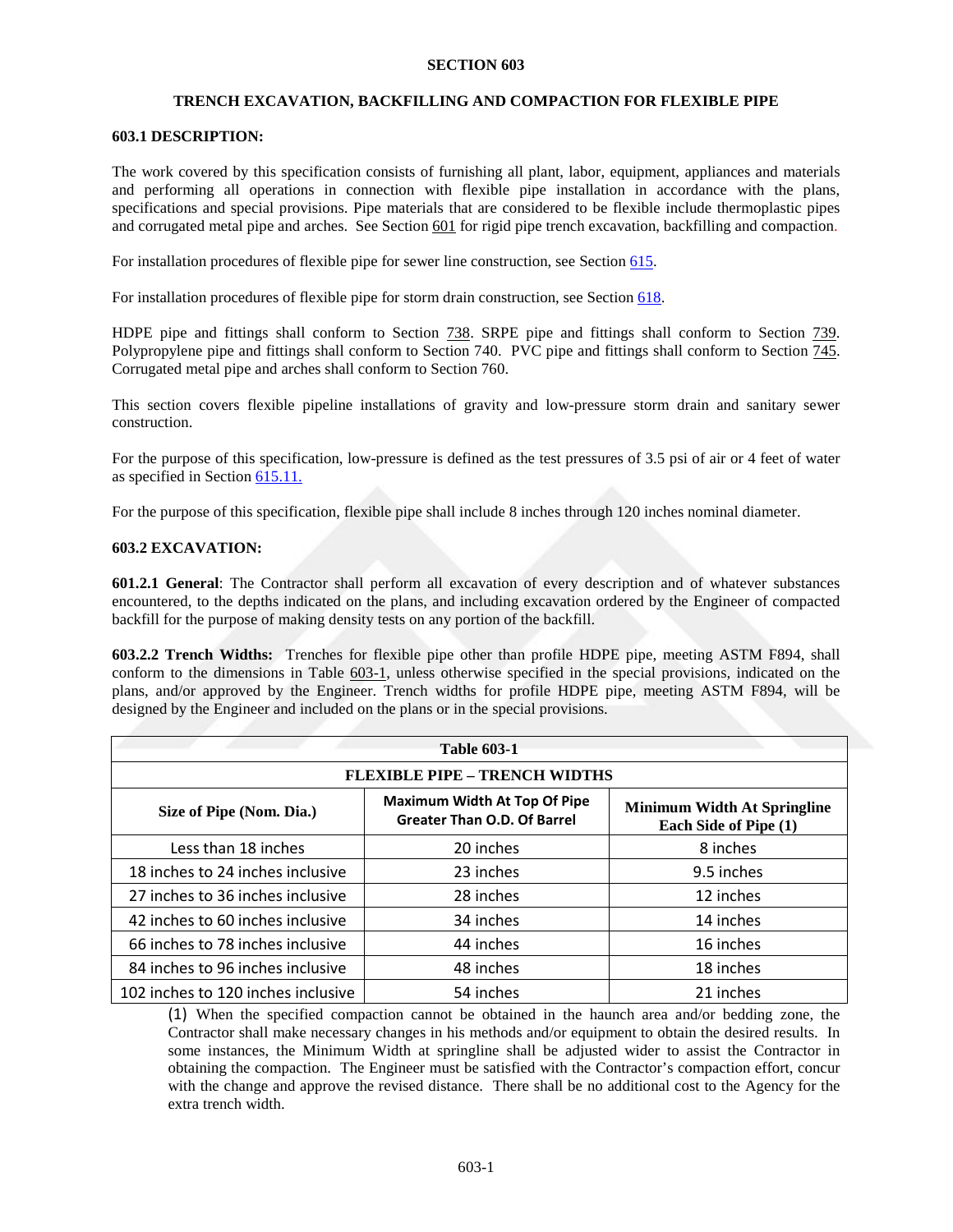For multiple pipe installations in a single trench, the Engineer shall provide details on the plans or in the Special/Technical Provisions as to the layout, pipe configuration, distances between pipes and trench walls, the type of backfill, bedding and foundation materials, etc.

The width of the trench shall not be greater than the maximum indicated in Table 603-1, at and below the level of the top of the pipe. The width of the trench above that level may be made as wide as necessary for sheeting and bracing, and for proper installation of the work.

**603.2.3 Trench Grade:** Alignment and elevation stakes shall be furnished by the Contractor at set intervals and agreed upon offsets. On water main projects, elevation stakes will be furnished only when deemed necessary by the Engineer. In all cases where elevation stakes are furnished, the Engineer will also furnish the Contractor with cut sheets.

For all pipe 12 inches or greater in diameter, the Contractor shall excavate for and provide an initial granular bedding at least 4 inches thick or 1/12 the O.D. of the pipe whichever is greater. This bedding material shall be placed at a uniform density with minimum compaction and fine graded as specified below.

Bell or coupling holes shall be dug after the trench bottom has been graded. Such holes shall be of sufficient width to provide ample room for caulking, banding, or bolting. Holes shall be excavated only as necessary to permit accurate work in the making of the joints and to insure that the pipe will rest upon the prepared bottom of the trench, and not be supported by any portion of the joint.

Depressions for joints, other than bell-and-spigot, shall be made in accordance with the recommendations of the joint manufacturer for the particular joint used.

**603.2.4 Fine Grading:** Unless otherwise specified in the plans and/or special provisions, the bottom of the trench shall be accurately graded to provide uniform bearing and support for each section of the pipe at every point along its entire length, except for portions of the pipe where it is necessary to excavate for bells and for proper sealing of the pipe joints.

**603.2.5 Overexcavation:** Except at locations where excavation of rock from the bottom of the trench is required, care shall be taken not to excavate below the depth indicated.

Unauthorized excavation below the specified grade line shall be refilled at the Contractor's expense with ABC material compacted to a uniform density of not less than 95 percent of the maximum density as determined by AASHTO T-99 and T-191or ASTM D6938. When AASHTO T-99, method A or B, and T-191 are used for density determination, ARIZ 227c will be used for rock correction.

Whenever rock is encountered in the trench bottom, it shall be overexcavated to a minimum depth of six inches below the O.D. of the pipe. This overexcavation shall be filled with granular material placed with the minimum possible compaction.

Whenever unsuitable soil incapable of supporting the pipe is encountered, the Contractor will notify the Engineer and a field determination will be made as to the depth of overexcavation and the granular fill required.

**603.2.6 Excavation for Manholes, Valves, Inlets, Catch Basins and Other Accessories:** The Contractor may excavate to place the concrete structure directly against the excavated surface, provided that the faces of the excavation are firm and unyielding and are at all points outside the structure lines shown on the plans. If the native material is such that it will not stand without sloughing or if precast structures are used, the Contractor shall overexcavate to place the structure and this overexcavation shall be backfilled with the same material required for the adjoining pipe line trench and compacted per Table 603-2.

Any unnecessary excavation below the elevation indicated for the foundation of any structure shall be replaced with the same class of concrete specified for the structure or with 1 ½ sack controlled low strength material as specified in Section 728. When the replacement material is structural concrete, the material shall be placed at the same time as the structure. However, when using  $1 \frac{1}{2}$  sack controlled low strength material, placement of the material shall be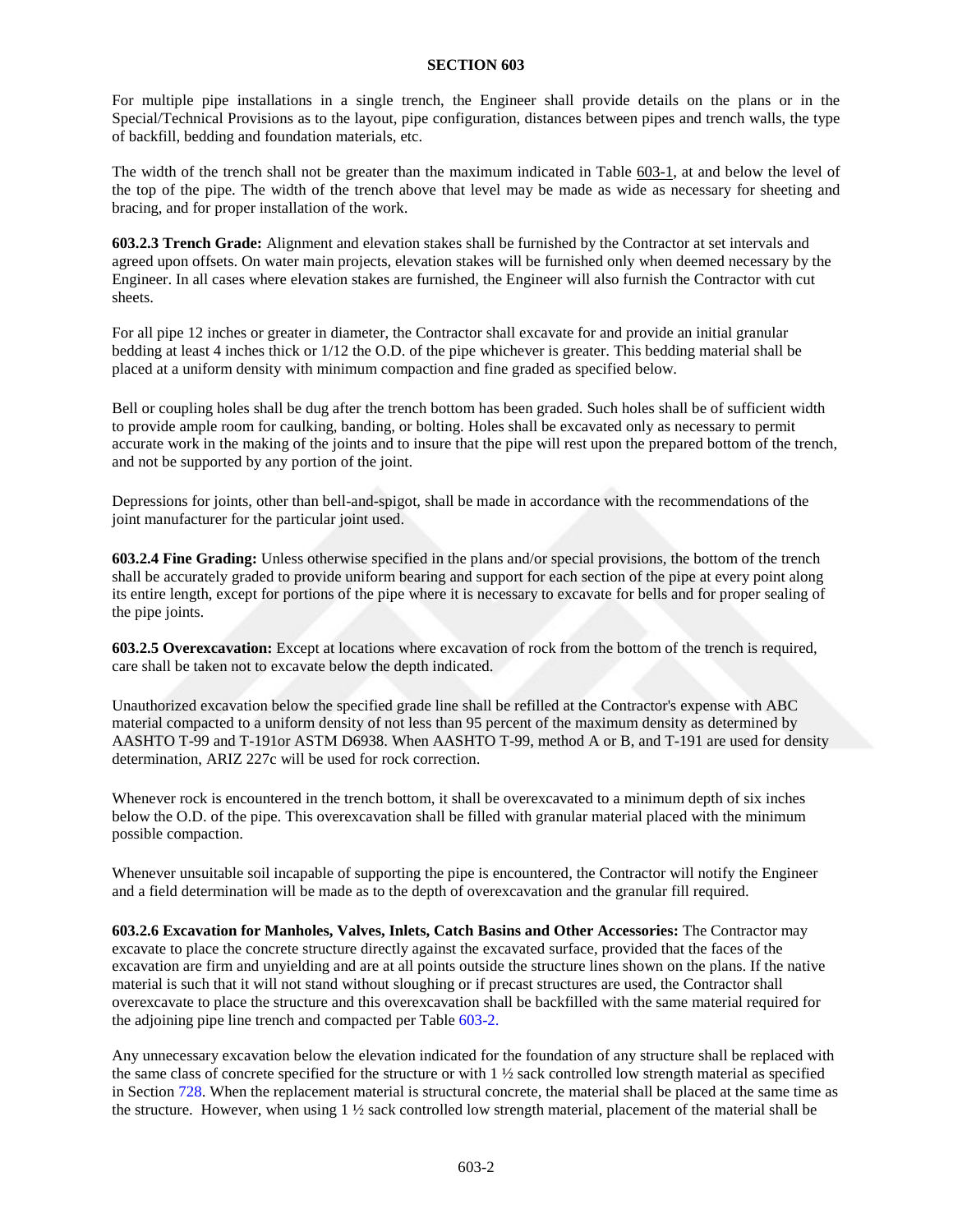per Section 604 which will require a time lag between the material and the structural concrete. The placement of the additional material shall be at no cost to the Agency.

**603.2.7 Pavement and Concrete Cutting and Removal:** Where trenches lie within the Portland cement concrete section of streets, alleys, driveways, or sidewalks, etc., such concrete shall be sawcut to neat, vertical, true lines in such a manner that the adjoining surface will not be damaged. The minimum depth of cut shall be  $1 \frac{1}{2}$  inches or  $1/4$ of the thickness, whichever is greater.

Asphalt pavement shall be clean-cut, with approved equipment and by approved methods in accordance with the requirements of Section 336.

No ripping or rooting will be permitted outside limits of cuts. Surfacing materials removed shall be hauled from the job site immediately, and will not be permitted in the backfill.

**603.2.8 Grading and Stockpiling:** All grading in the vicinity of trench excavation shall be controlled to prevent surface water from flowing into the trenches. Any water accumulated in the trenches shall be removed by pumping or by other approved methods.

During excavation, material suitable for backfilling shall be piled in an orderly manner, a sufficient distance back from the edges of trenches, to avoid overloading and to prevent slides or cave-ins. Material unsuitable for backfilling, or excess material, shall be hauled from the job site and disposed of by the Contractor.

The Contractor shall, prior to final acceptance of the work, submit a letter to the Contracting Agency stating the location of each disposal site for all excess or unsuitable material and certify that he has obtained the property owner's permission for the disposal of all such materials.

Where the plans and/or special provisions provide for segregation of topsoil from underlying material for purposes of backfill, the material shall not be mixed.

**603.2.9 Shoring and Sheeting:** The Contractor shall do such trench bracing, sheathing, or shoring necessary to perform and protect the excavation as required for safety and conformance to governing laws. The bracing, sheathing, or shoring shall not be removed in one operation but shall be done in successive stages as determined by t he Engineer to prevent overloading of the pipe during backfilling operations. The cost of the bracing, sheathing, or shoring, and the removal of same, shall be included in the unit price for the pipe.

All shoring and sheeting deemed necessary to protect the excavation and to safeguard employees, shall be installed. See Section 107.

## **603.3 PROTECTION OF EXISTING UTILITIES:**

**601.3.1 Utilities:** Unless otherwise shown on the plans or stated in the specifications, all utilities, either underground or overhead, shall be maintained in continuous service throughout the entire contract period. The Contractor shall be responsible and liable for any damages to or interruption of service caused by the construction.

If the Contractor desires to simplify his operation by temporarily or permanently relocating or shutting down any utility or appurtenance, he shall make the necessary arrangements and agreements with the owner and shall be completely responsible for all costs concerned with the relocation or shutdown and reconstruction. All property shall be reconstructed in its original or new location as soon as possible and to a condition at least as good as its previous condition. This cycle of relocation or shutdown and reconstruction shall be subject to inspection and approval by both the Engineer and the owner of the utility.

The Contractor shall be entirely responsible for safeguarding and maintaining all conflicting utilities that are shown on the plans (Sections 107 and 105 apply). This includes overhead wires and cables and their supporting poles whether they are inside or outside of the open trench. If, in the course of work, a conflicting utility line that was not shown on the plans is discovered, the Contracting Agency will either negotiate with the owner for relocation, relocate the utility, change the alignment and grade of the trench or as a last resort, declare the conflict as extra work to be accomplished by the Contractor in accordance with Section 104.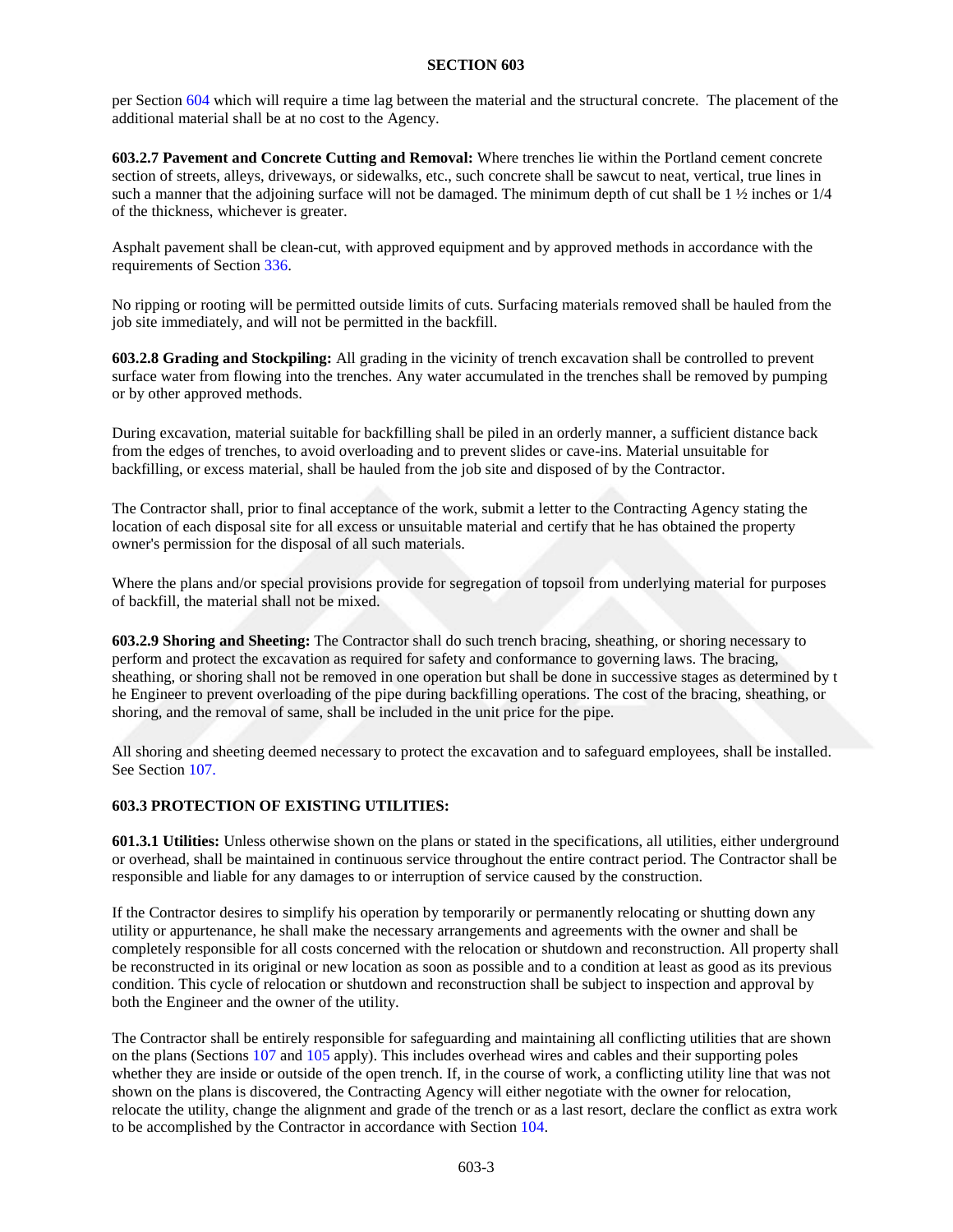**601.3.2 Irrigation Ditches, Pipes and Structures:** The Contractor shall contact the owners of all irrigation facilities, and make arrangements for necessary construction clearances and/or dry-up periods.

All irrigation ditches, dikes, headgates, pipe, valves, checks, etc., damaged or removed by the Contractor, shall be restored to their original condition or better, by the Contractor at no additional cost to the Contracting Agency.

**601.3.3 Building, Foundations and Structures:** Where trenches are located adjacent to building, foundations, and structures, the Contractor shall take all necessary precaution against damage to them. The Contractor shall be liable for any damage caused by the construction.

Except where authorized in the special provisions or in writing by the Engineer, water settling of backfill material in trenches adjacent to structures will not be permitted.

**601.3.4 Permanent Pipe Supports:** Permanent pipe supports for the various types and sizes of sewer, water and utility lines shall conform to the Standard Details or the details shown on the plans. Such pipe supports shall be erected at the locations shown on the plans and/or at any other locations as necessary as determined by the Engineer.

**601.3.5 Electronic, Telephonic, Telegraphic, Electrical, Oil and Gas Lines:** These underground facilities shall be adequately supported by the Contractor. Support for plastic pipes shall be continuous along the bottom of the pipe. Support for metal pipe and electrical conduit may be continuous or nylon webbing may be used for suspension at no greater than ten-foot intervals.

The Contractor shall avoid damaging the plastic pipe, pipeways or conduits during trench backfilling and during foundation and bedding placement.

There will be no measurement or payment for this work. The Contractor will include all associated costs in the unit price for the conduit installation.

## **603.4 FOUNDATION, BEDDING, BACKFILLING AND COMPACTION:**

**601.4.1 Foundation:** The material upon which the conduit or structure is to be placed shall be accurately finished to the grade or dimensions shown on the plans or as directed by the Engineer. The bottom portion of the trench shall be brought to grade so that the conduit or structure will be continuously in contact with the material on which it is being placed. If rocky or unsuitable soil is encountered, Subsection 603.2.5 applies.

**603.4.2 Bedding:** Coarse aggregate shall be used for bedding of Profile HDPE pipe (meeting ASTM F894). Coarse aggregate shall be in accordance with Subsection  $603.4.6$ , for size, type, and gradation. For corrugated HDPE pipe as defined under Section 738, SRPE pipe as defined under Section 739, PP pipe as defined under Section 740, PVC pipe as defined under Section 745, and corrugated metal pipe and arches as defined under Section 621, bedding shall meet the requirements of subsection 601.4.2 and Table 601-2 with the compaction requirements stipulated below.

Bedding material shall be carefully deposited in 8 inches or less loose lifts, thoroughly and carefully compacted around the pipe, equally around both sides of the pipe, with approved vibratory compactors or other tools or equipment when applicable, or by shovel slicing as approved by the Engineer. This shall be repeated until enough material is placed and compacted to provide a minimum of one (1) foot cover over the top of Profile HDPE pipe (meeting ASTM F894), or to the top of other flexible pipe. Compaction densities, as well as further compaction requirements shall be as stipulated in Table 603-2, unless shown otherwise on the plans.

**603.4.3 Backfill:** Backfill shall be sound earthen material free from broken concrete, broken pavement, wood or other deleterious material. Unless otherwise specified, this may be native material with no piece larger than 4 inches, select material or aggregate base course. Backfill under street pavement shall be constructed per Detail 200- 1 with the type of replacement noted on the plans or in the special provisions. Unless otherwise noted, backfill under single curb, curb and gutter, sidewalk, driveways, valley gutters, etc. shall be the same as the adjacent street pavement.

Where water consolidation is used, backfill will be placed in lifts as required in the following table prior to settlement.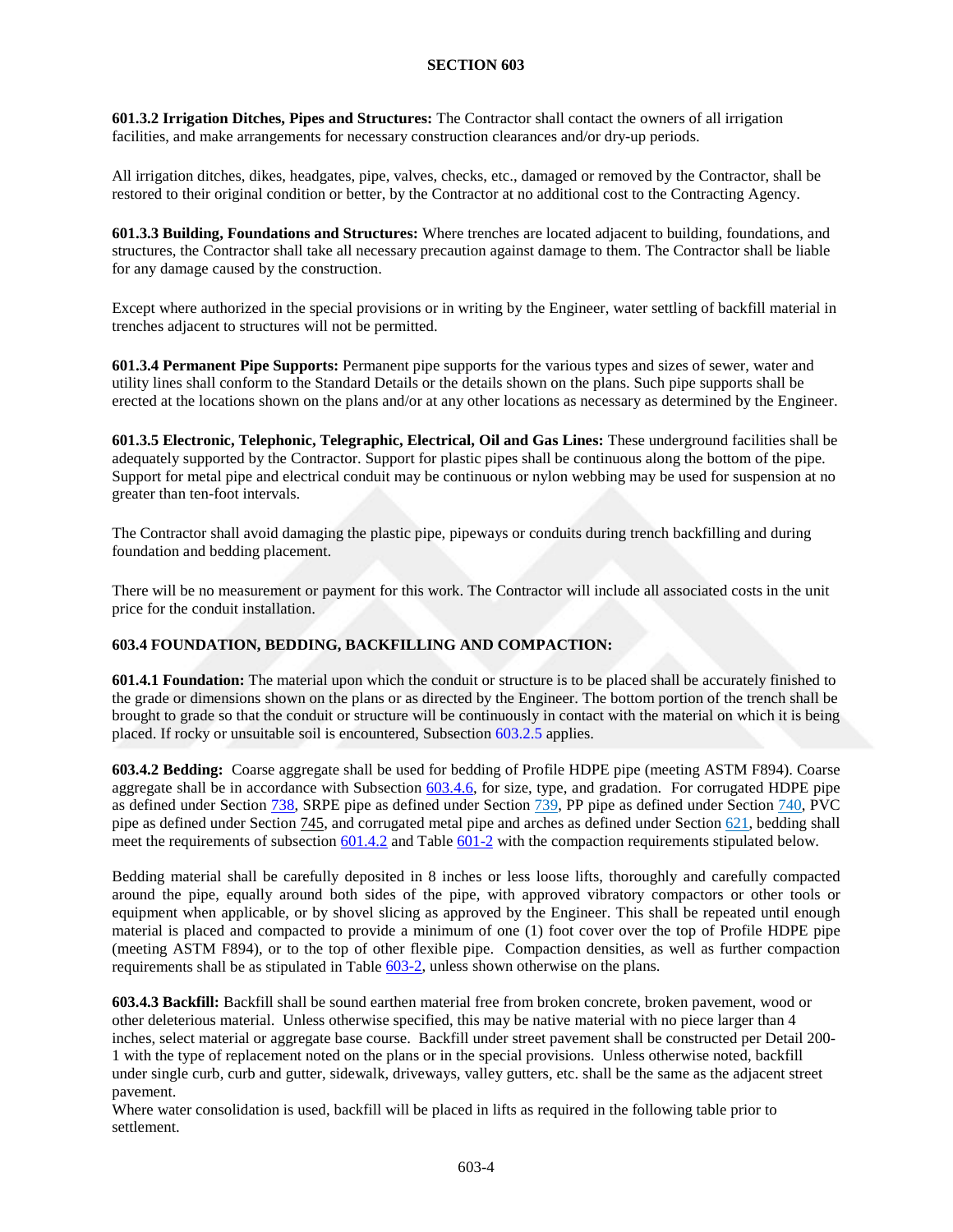| <b>Trench Width</b> | <b>Backfill Lifts</b> |
|---------------------|-----------------------|
| 18 to 24            | Not to exceed 4       |
| 25 to 36            | Not to exceed 6       |
| Over 36             | Not to exceed 8       |

The above backfill lift limitations are not applicable when water saturation is done by the jetting method. Where mechanical compaction is used, backfill shall be placed in lifts the height of which shall not exceed that which can be effectively compacted depending on the type of material, type of equipment and methods used, and under no circumstances shall exceed 4 feet.

Backfill, around utilities that are exposed during trench excavation, shall be placed in accordance with the bedding methods.

**603.4.4 Compaction Densities:** Unless otherwise provided in the plans and/or special provisions, the trench backfill shall be thoroughly compacted to not less than the densities in Table 603-2 when tested and determined by AASHTO T-99 and T-191 or ASTM D6938. When AASHTO T-99, method A or B, and T-191 are used for density determination, ARIZ-227c will be used for rock correction. All compaction discussed within this section shall be performed within 2 percentage points of optimum moisture content unless otherwise noted in the project plans or project specifications.

The density required will depend on the Type shown on the plans and/or called for in the special provisions. Density required for each type shall comply with Table 603-2.

| <b>TABLE 603-2</b>                   |                                                                                                                                                                                                        |                                           |                                        |                                           |  |
|--------------------------------------|--------------------------------------------------------------------------------------------------------------------------------------------------------------------------------------------------------|-------------------------------------------|----------------------------------------|-------------------------------------------|--|
| MINIMUM TRENCH COMPACTION DENSITITES |                                                                                                                                                                                                        |                                           |                                        |                                           |  |
| <b>Backfill</b>                      | Location                                                                                                                                                                                               | From Surface to 2 feet                    | From 2 feet Below                      | From 1 foot Above                         |  |
| Type                                 |                                                                                                                                                                                                        | <b>Below Surface</b>                      | Surface To 1 foot<br>Above Top of Pipe | Top of Pipe to<br><b>Bottom of Trench</b> |  |
|                                      | Under any existing or proposed<br>pavement, curb, gutter,<br>sidewalk, or such construction<br>included in the contract, or<br>when any part of trench<br>excavation is within 2-feet of<br>the above. | 100% for granular<br>95% for non-granular | 90%                                    | 90%                                       |  |
| $\mathbf{I}$                         | On any utility easement street,<br>road or alley right-of-way<br>outside limits of (I).                                                                                                                | 85%                                       | 85%                                    | 90%                                       |  |
| III                                  | Around any structures or<br>exposed utilities.                                                                                                                                                         |                                           | 95% in all cases                       |                                           |  |

Note: The type required will generally be shown on the plans and the plans will govern. Where no type is shown on the plans, the type shall comply with Table 603-2.

A consideration in determining the backfill Types as shown on the plans, is based on the trench widths as shown in the Contract Documents. If these trench widths increase beyond those widths referred to above and fall within the 2 -foot limit of paved surfaces and other improvements due to construction exigencies, the backfill designation for that portion within the 2-foot limit of such improvements shall be Type I even though Type II backfill is shown on the plans.

**603.4.5 Compaction Methods:** For flexible pipe installations where the backfill and bedding material is coarse aggregate, mechanical compaction shall be the only method for consolidating backfill and bedding. Water consolidation shall not be used as a method of compaction for coarse aggregate whether used as a foundation, bedding or backfill material.

For flexible pipe installations where the backfill material is other than coarse aggregate, consolidation shall be by mechanical means. Water consolidation may be used as a compaction method for the backfill material only when prior written approval to do so is provided by the Engineer.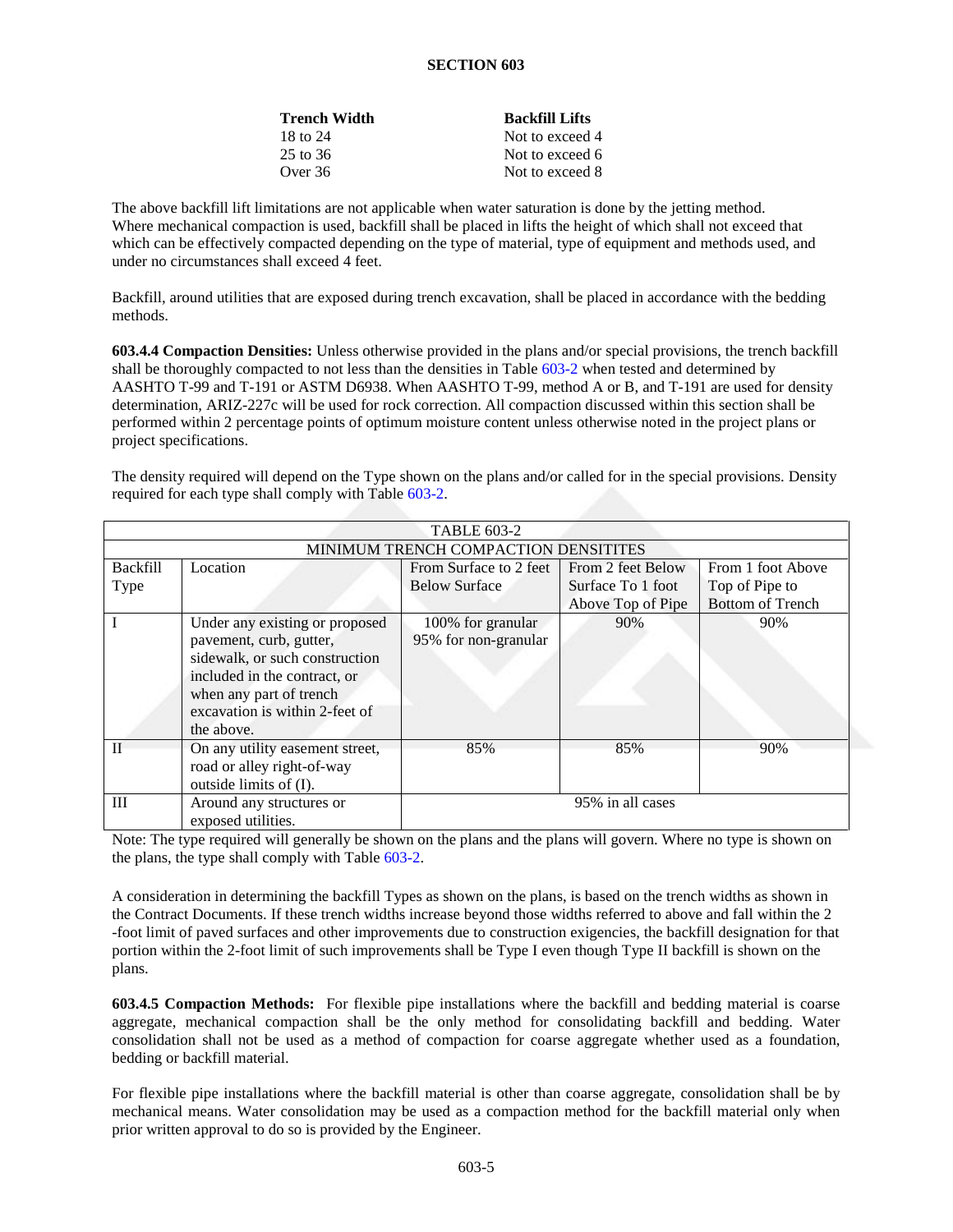<span id="page-7-0"></span>**603.4.6 Specifications for Material:** Coarse aggregate shall consist of crushed rock as defined in Section 701.2 with 100 percent of the specified size of aggregate having one fractured face tested in accordance with ARIZ-212, and having the gradation complying with ASTM D448, Table 1, Size Numbers 6, 67, 68, 7, 78, or 8 as recommended by the Engineer. The gradation size number to be furnished shall be shown on the plans or in the project specifications.

**603.4.7 Rights-Of-Way Belonging to Others**: Backfill and compaction for irrigation lines of the Salt River Valley Water Users' Association and Roosevelt Irrigation Districts and for trenches in State of Arizona and Maricopa County right-of-way outside the limits of the Contracting Agency shall be accomplished in accordance with their permit and/or specifications.

**603.4.8 Test Holes:** Boring logs shown on the plans do not constitute a part of the contract and are included for the Contractor's convenience only. It is not intended to imply that the character of the material is the same as that shown on the logs at any point other than that where the boring was made. The Contractor shall satisfy himself regarding the character and amount of rock, gravel, sand, silt, clay and water to be encountered in the work to be performed.

**603.4.9 Foundation and Bedding for Electronic, Telephonic, Telegraphic, Electrical, Oil and Gas Lines:**  Foundation and bedding for these underground facilities shall be native material or sand which conforms to the grading requirement of ASTM C33 for fine aggregate. When backfill material consists of aggregate base course, crushed stone, or other material containing stones, only sand will be used for foundation, and bedding. The foundation depth shall be six inches and bedding depth shall be one foot above the top of the facility. Compaction will be in accordance with Section 603.

# **603.5 PREPARING AND INSTALLING FLEXIBLE PIPE:**

When requested in the Special Provisions or by the Engineer prior to installation, the Contractor shall furnish to the Contracting Agency an affidavit (certification) from the pipe manufacturer (or his designee) stating that the Contractor is familiar with the manufacturer's suggested installation methods and procedures and the installation complies with those procedures and is consistent with MAG requirements.

Also, when required in the Special/Technical Provisions or requested by the Engineer, the pipe manufacturer or his designee will review the Contractors methods and procedures for pipe installation in the field. The Contractor will make any adjustments in the installation as recommended by the manufacturer or his representative. If necessary, the Contractor may be required to reinstall or provide corrections to pipe installed prior to the field review at no cost to the Agency. Once the manufacturer or his representative has reviewed the Contractors installation methods and the Contractor has adjusted his installation methods as recommended by the same, the manufacturer or his representative shall furnish to the Contracting Agency an affidavit (certification) that the Contractors installation methods and procedures, at the time of the review, complied with the manufacturer's installation practices. The affidavit must provide the name of the manufacturer's representative witnessing the pipe installation.

**603.5.1 Storage and Handling:** Pipe shall be stored and handled in such a way to minimize out-of-roundness. Pipe shall be stored in shaded areas to minimize adverse effects of thermal, and ultraviolet exposure.

Pipe that is out-of-round in excess of 3% of the nominal pipe diameter as specified in Section 738, shall not be installed and shall be removed if installed.

**603.5.2 Strutting:** Strutting of Profile HDPE pipe (meeting ASTM F894) per Section 738 will be required when the diameter is 42 inches or larger. For Profile HDPE pipe (meeting ASTM F894) with diameters smaller than 42 inches, strutting may be required at the discretion of the Engineer. Strutting of corrugated metal pipe per Section 721, corrugated HDPE pipe per Section 738, SRPE pipe per Section 739. PP pipe per Section 740 and PVC pipe per Section  $\frac{745}{2}$  is not required.

Strutting consists of placing wood struts, whose length is typically 3% longer than the nominal pipe diameter, inside the pipe. A minimum of three (3) sets of struts are placed in each pipe length, oriented vertically, spaced equally throughout the length of pipe and set so as not to interfere with the jointing of the pipe. The struts shall be kept in place until the bedding material is placed and compacted around the pipe. The struts must be removed before any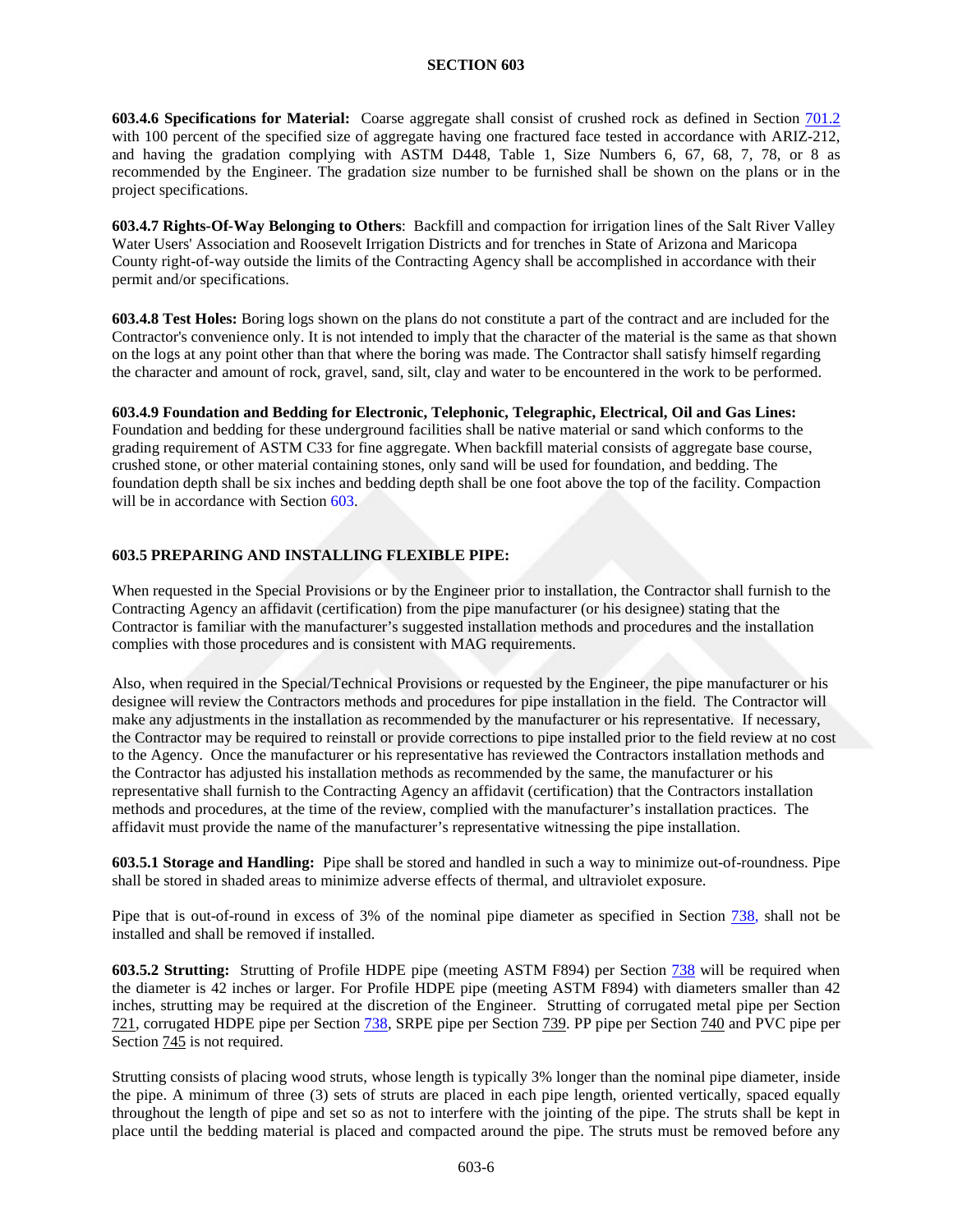backfill or bedding is placed above the pipe. The procedure of strutting the pipe shall not damage the pipe in any way. If the pipe is out of round, the struts will be placed in the long direction of the out-of-round. If the strut cannot be held in place by the pipe, the pipe will be removed from the job site per Subsection 738.9.

**603.5.3 Orienting:** If the pipe is out-of-round, the pipe should be oriented so that the long axis is placed vertically when installed in the trench. When struts are used, the struts shall be oriented vertically when pipe is installed in the trench.

**603.5.4 Installing Pipe:** Flexible pipe and fittings shall be installed in accordance with ASTM D2321 (AASHTO Section 26 for corrugated metal pipe) or manufacturer's recommendation. Flexible pipe shall be handled so as not to damage the pipe. Hoisting shall be accomplished with cloth belt slings or ropes. The pipe shall be protected by wood blocking when jointing is accomplished by pipe jacking, back hoe bucket, come-along, or cable pipe puller.

# **603.6 PAVEMENT REPLACEMENT AND SURFACE RESTORATION:**

**603.6.1 Grading:** The Contractor shall do such grading in the area adjacent to backfilled trenches and structures as may be necessary to leave the area in a neat and satisfactory condition approved by the Engineer.

**603.6.2 Restoring Surface:** All streets, alleys, driveways, sidewalks, curbs, or other surfaces, in which the surface is broken into or damaged by the installation of the new work, shall be resurfaced in kind or as specified to the satisfaction of the Engineer in accordance with Section 336.

**603.6.3 Cleanup:** The job site shall be left in a neat and acceptable condition. Excess soil, concrete, etc., shall be removed from the premises.

**603.6.4 Temporary Pavement:** The Contractor shall install temporary asphalt pavement or the first course of permanent pavement replacement in accordance with Section 336 immediately following backfilling and compaction of trenches that have been cut through existing pavement. Except as otherwise provided in Section 336, this preliminary pavement shall be maintained in a safe and reasonably smooth condition until required backfill compaction is obtained and final pavement replacement is ordered by the Engineer. Temporary paving removed shall be hauled from the job site and disposed of by the Contractor at no additional cost to the Contracting Agency.

# **603.7 PAYMENT:**

No pay item will be included in the proposal, nor direct payment made for trench excavation, backfilling, compaction, or placement of temporary pavement. The cost of these features of work shall be included in the unit price per bid per linear foot for furnishing and laying pipe.

- *End of Section* -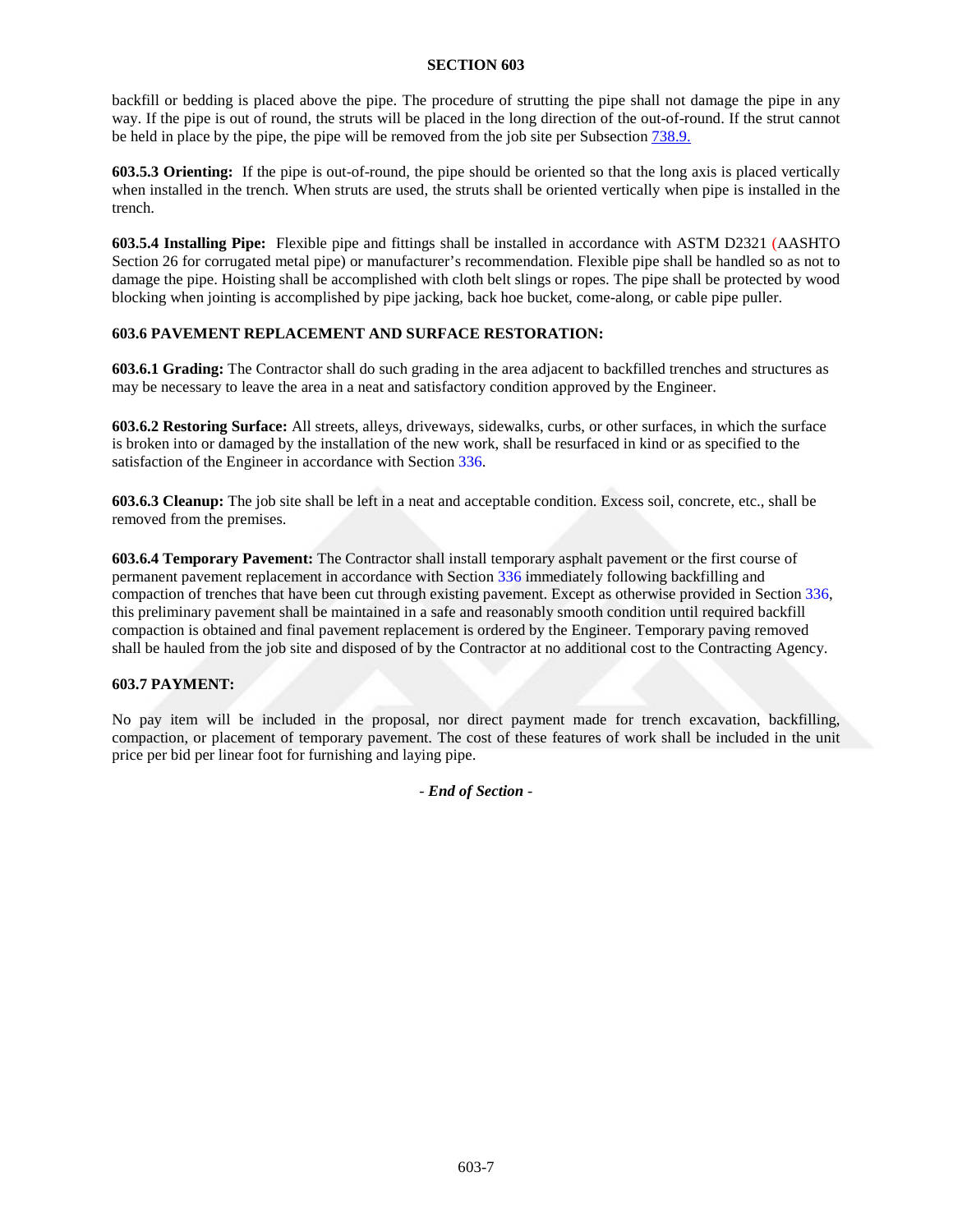### **SEWER LINE CONSTRUCTION**

### **615.1 DESCRIPTION:**

The construction or extension of sewer lines shall conform to the applicable standard specifications and details, except as otherwise required on the plans or as modified in the special provisions.

Concrete pipe shall conform to Section 735. High density polyethylene (HDPE) pipe shall conform to Section 738. Vitrified clay pipe shall conform to Section 743. Polyvinylchloride (PVC) pipe and fittings shall conform to Section 745. Polypropylene (PP) pipe and fittings shall conform to Section 740. Steel reinforced polyethylene (SRPE) pipe and fittings shall conform to Section 739.

## **615.2. TRENCHING:**

Excavation of trenches shall be accomplished in accordance with Section 601 for rigid pipe and 603 for flexible pipe.

The Engineer shall furnish the Contractor alignment and elevation stakes at agreed-upon intervals and offset together with cut sheets showing the difference in elevation from the top of the stakes to the flow line of the pipe.

The trench shall be dry when the fine grading of the bottom of the trench is accomplished. Before placement of pipe the fine grade shall be carefully checked by use of a string line, laser beam, or other means so that when in final position the pipe will be true to line and grade +/-0.05 feet for 8 inches through 12 inches, +/-0.10 feet for 15 inches and larger.

For rigid pipe, the width of the trench shall be per Table 601-1. For flexible pipe, the width of the trench shall be per Table 603-1.

## **615.3 SEPARATION**

To protect water lines from contamination by sewer lines, separation and extra protection shall be in accordance with Section 610.

Sewer lines that are constructed of ductile iron pipe for extra protection shall be internally lined for sewer service.

#### **615.4 LAYING PIPE:**

Pipe shall be of the type, class and size called for on the plans. All pipe shall be protected during handling against impact shocks and free falls. No damaged or defective pipe shall be installed in the work. Pipe shall be kept clean at all times, and as the work progresses, the interior of the pipe shall be cleared of all dirt and superfluous materials of every description.

The laying of the pipe shall be in finished trenches free from water or debris, and shall be commenced at the lowest point, with the spigot ends pointing in the direction of the flow. Each pipe shall be laid firmly and true to line and grade, in such manner as to form a close concentric joint with the adjoining pipe and to prevent sudden offsets of the flowline. Any adjustment to line and grade shall be made by scraping away or filling in under the body of the pipe, never by wedging or blocking under the pipe ends.

The alignment and grade of each length of pipe shall be checked after setting by measurement from the string line, laser beam target or other means approved by the Engineer.

At all times when work is not in progress, open ends of the pipe and fittings shall be securely closed to the satisfaction of the Engineer, so that no water, earth or other substance with enter the pipe or fittings.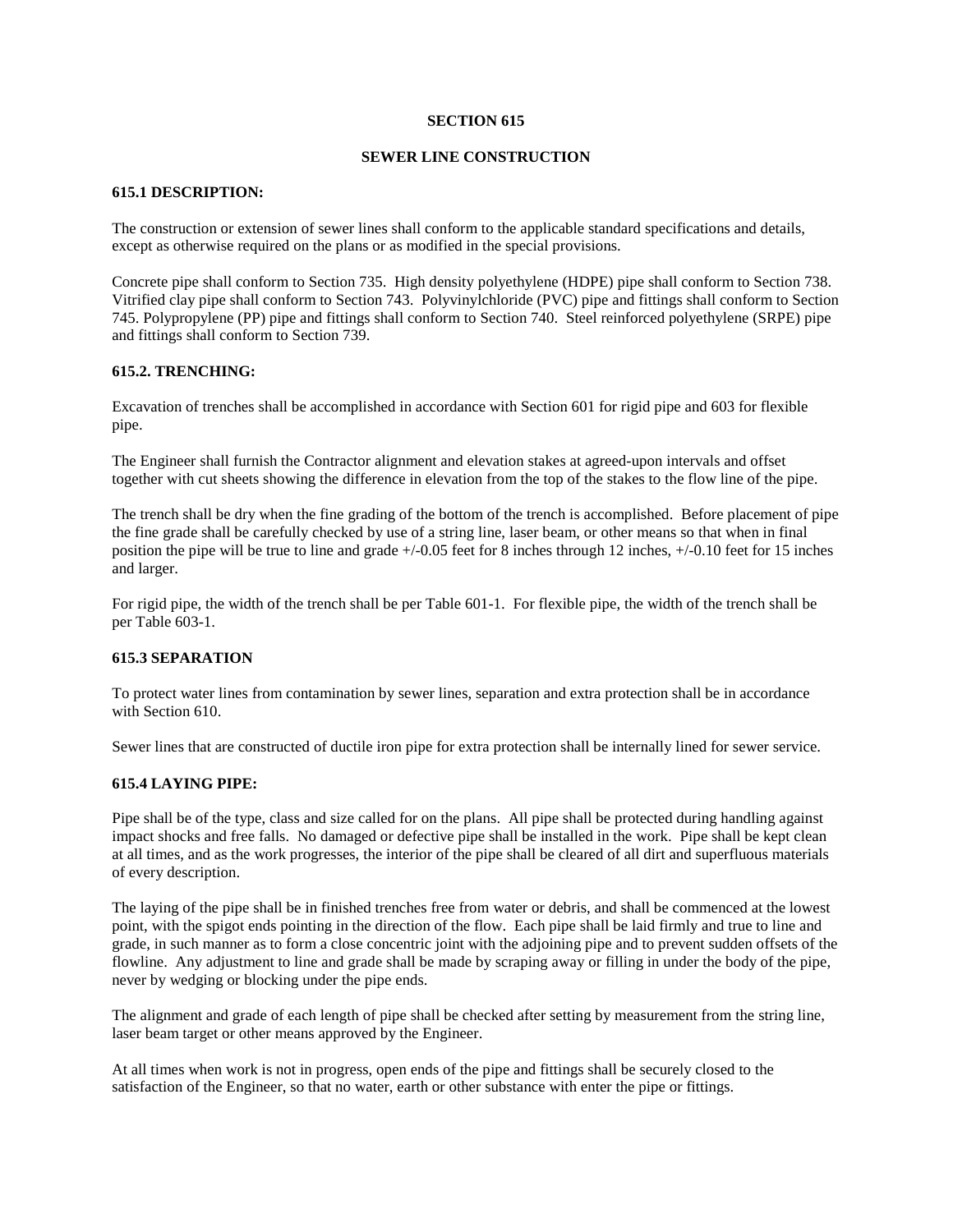Thermoplastic pipe and fittings shall be installed in accordance with ASTM D2321. HDPE Profile pipe (meeting ASTM F894) bedding shall comply with Subsection 603.4. Flexible pipe bedding shall be placed in two lifts. The first lift will be from the bottom of the trench to the spring line of the pipe. The second life will be from the spring line to one foot above the top of the pipe. Separate inspections will be required on each lift. The Contractor shall placed the first lift in a manner that will insure uniform support under the haunches and proper alignment of the pipe.

# **615.5. FITTINGS:**

All fittings shall conform to the requirements of the pipe specifications and shall be located as shown on the plans, or as directed by the Engineer, in accordance with the standard details.

## **615.6 JOINTING:**

615.1 Rubber Gasket Joints: Prior to making pipe joints, all surfaces of the portions of the pipes to be joined shall be cleaned, dried, and prepared in accordance with the manufacturer's recommendations. The joints shall then be carefully centered and completed.

Trenches shall be kept water-free during the installation of joints and couplings.

The joint and coupling materials will be as specified in the appropriate pipe sections and shall be installed in accordance with the manufacturer's recommendations. Cement mortar joints will NOT be permitted in sanitary sewer construction.

615.6.2 Water Stops: Water stops will required when connecting flexible pipe to concrete structures, manholes, etc. The water stop shall comply with Section 738 and will be installed per manufacturer recommendations.

# **615.7 SANITARY SEWER SERVICE TAPS:**

When the construction of sanitary sewer service taps are called for in the special provisions, they shall be constructed in accordance with standard details for sewer taps except for HDPE pipe.

To maintain structural integrity of the pipe, service taps for HDPE pipe shall be constructed in accordance with the manufacturer's recommendations.

When any damage occurs to the pipe ribs or wall, outside the tap area, the Contractor shall perform repairs, as recommended by the manufacturer at no cost to the Contracting Agency. Damage to the pipe will include but not be limited to gouging, marring, and scratching forming a clear depression in the pipe.

The locations of the service tap for each property shall be in the downstream 1/3 of the lot, or as requested by the property owner. Sewer service taps shall not be covered until they have been plugged and marked in accordance with standard details and their location has been recorded by the Engineer. Electronic markers shall be placed at no greater depth than electronic locating devices can locate them (typically 2'-4').

# **615.8 SANITARY SEWER CLEANOUTS:**

The cleanouts shall be constructed at locations shown on the plans, in accordance with the standard details for cleanouts.

## **615.9 MANHOLES:**

Manholes shall be constructed to conform with the requirements of Sections 625, Section 505 and standard details.

# **615.10 BACKFILLING:**

Backfilling and compaction shall be done in accordance with Sections 601for rigid pipe and 603 for flexible pipe.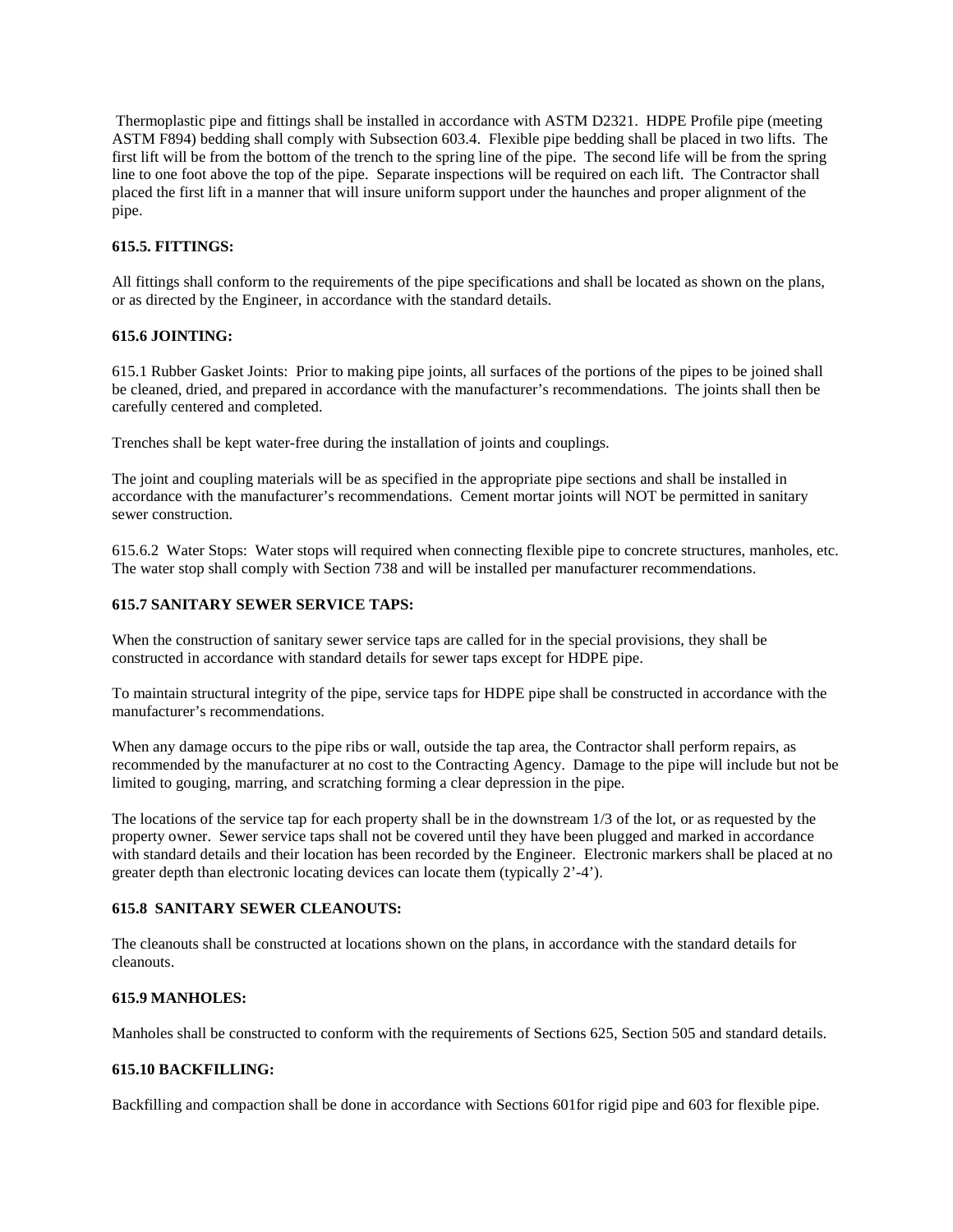## **615.11 TESTING:**

Pressure testing of force mains shall be done in accordance with Section 610.15.

Sewers and pipe lines shall be subject to acceptance testing after backfilling has been completed but prior to the placement of the finished surface material.

The Contracting Agency reserves the right to require testing of the entire installation. Cost of repairs or corrections necessary to conform to the following testing requirements will be borne by the Contractor at no additional cost to the Contracting Agency.

(A) Low Pressure Air Test:

Testing will be accomplished by the means of "Low Pressure Air Testing." Tests may be conducted by the Contractor or an independent testing firm. However, acceptance tests shall be made only in the presence of the Engineer.

Test Procedure:

(1) Before testing, the pipe shall be thoroughly cleaned.

(2) The Contractor shall seal off the section of pipe to be tested at each manhole connection. Test plugs must be securely braced within the manholes.

(3) A minimum of two connecting hoses to link the air inlet test plug with an above ground test monitoring panel must be provided.

(a) One hose is to induce air through the test plug and into the test chamber.

(b) The second hose is for the purpose of monitoring the test pressure from within the enclosed pipe.

# (4) UNDER NO CIRCUMSTANCES ARE WORKERS TO BE ALLOWED IN THE CONNECTING MANHOLES WHILE A PRESSURE TEST IS BEING CONDUCTED.

(5) Add air slowly into the test section. After an internal pressure of 4.0 psi is obtained, allow internal air temperature to stabilize.

(6) After stabilization period, adjust the internal air pressure to 3.5 psi, disconnect the air supply and begin timing the test.

(7) Refer to Table 615-1 to determine the length of time (minutes) the section under test must sustain while not losing in excess of 1 psi as monitored by the test gauge. If the section of line to be tested includes more than one pipe size, calculate the test time for each size and add the test times to arrive at the total test time for the section.

(8) Sections so determined to have lost 1 psi or less during the test period will have passed the leakage test. Those sections losing in excess of 1 psi during the test period will have failed the leakage test.

(9) Appropriate repairs must then be completed and the line retested for acceptance.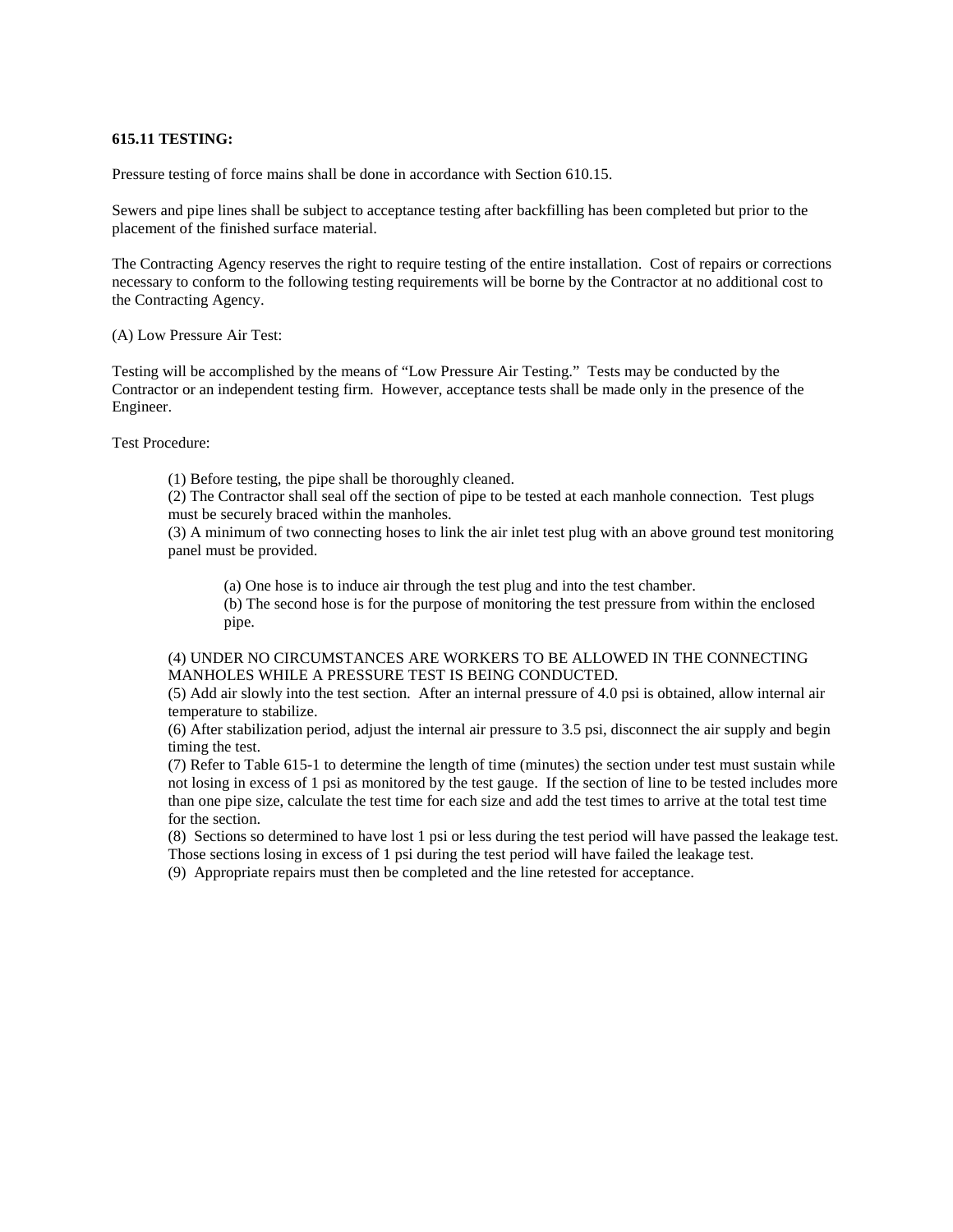| <b>TABLE 615-1</b>                        |                        |                         |                         |  |  |  |
|-------------------------------------------|------------------------|-------------------------|-------------------------|--|--|--|
| SANITARY SEWER AIR TEST                   |                        |                         |                         |  |  |  |
| Minimum Test Time for Various Pipe Sizes* |                        |                         |                         |  |  |  |
| Nominal Pipe Size, in                     | $T$ (time), min/100 ft | Nominal Pipe Sizes, in. | $T$ (time), min/100 ft. |  |  |  |
|                                           | 0.2                    | 21                      | 3.0                     |  |  |  |
|                                           | 0.3                    | 24                      | 3.6                     |  |  |  |
|                                           | 0.7                    | 27                      | 4.2                     |  |  |  |
|                                           | 1.2                    | 30                      | 4.8                     |  |  |  |
| 10                                        | 1.5                    | 33                      | 5.4                     |  |  |  |
| 12                                        | 1.8                    | 36                      | 6.0                     |  |  |  |
| 15                                        | 2.1                    | 39                      | 6.6                     |  |  |  |
| 18                                        | 2.4                    | 42                      |                         |  |  |  |

\*The time has been established using the formulas contained in ASTM C828, Appendix.

(B) Hydrostatic Test

Exfiltration Testing (water):

Sanitary sewer testing by means of exfiltration should only be considered when low pressure air testing cannot be used and only with approval of the Engineer.

#### Testing Procedure:

(1) The Contractor shall furnish all equipment for testing.

(2) Seal off the downstream end of the line and fill with water to a minimum head of 4 feet in a stand at the high end.

(3) A period of at least one hour will be allowed for absorption time before making the test.

(4) A suitable meter or method of measuring the quantity of water used in necessary.

(5) The allowable water loss for sanitary sewers shall not exceed 0.158 gallons per hour per 100 feet of pipe per inch of diameter of pipe under a minimum test head of 4 feet above the top of the pipe at the upper end.

(C) Deflection Test for flexible Pipe:

In addition to the tests prescribed above, the Contractor shall perform a deflection test on the system as directed by the Engineer. Any part of the installation which shows deflection in excess of 5% of the published inside diameter shall be corrected.

After acceptance but prior to the termination of the warranty period, the Contracting Agency may test the long term deflection of the sewer. If the Contracting Agency determines that the deflection has exceeded 7.5% of the average inside diameter, that portion of the installation shall be corrected by the Contractor at no cost to the Contracting Agency.

(D) Closed Circuit T.V. Inspection:

The Contracting Agency reserves the right to visually inspect the interior of the sewer line using a television camera. Any defects in the pipe or construction methods revealed shall be corrected by the Contractor at no additional cost to the Contracting Agency.

The Contracting Agency will pay for the initial T.V. inspection. Any additional inspection(s) required, due to failure of the initial inspection, shall be paid for by the Contractor.

## **615.12 PAVEMENT AND SURFACING REPLACEMENT:**

Pavement and surfacing replacement shall be done in accordance with Section 336.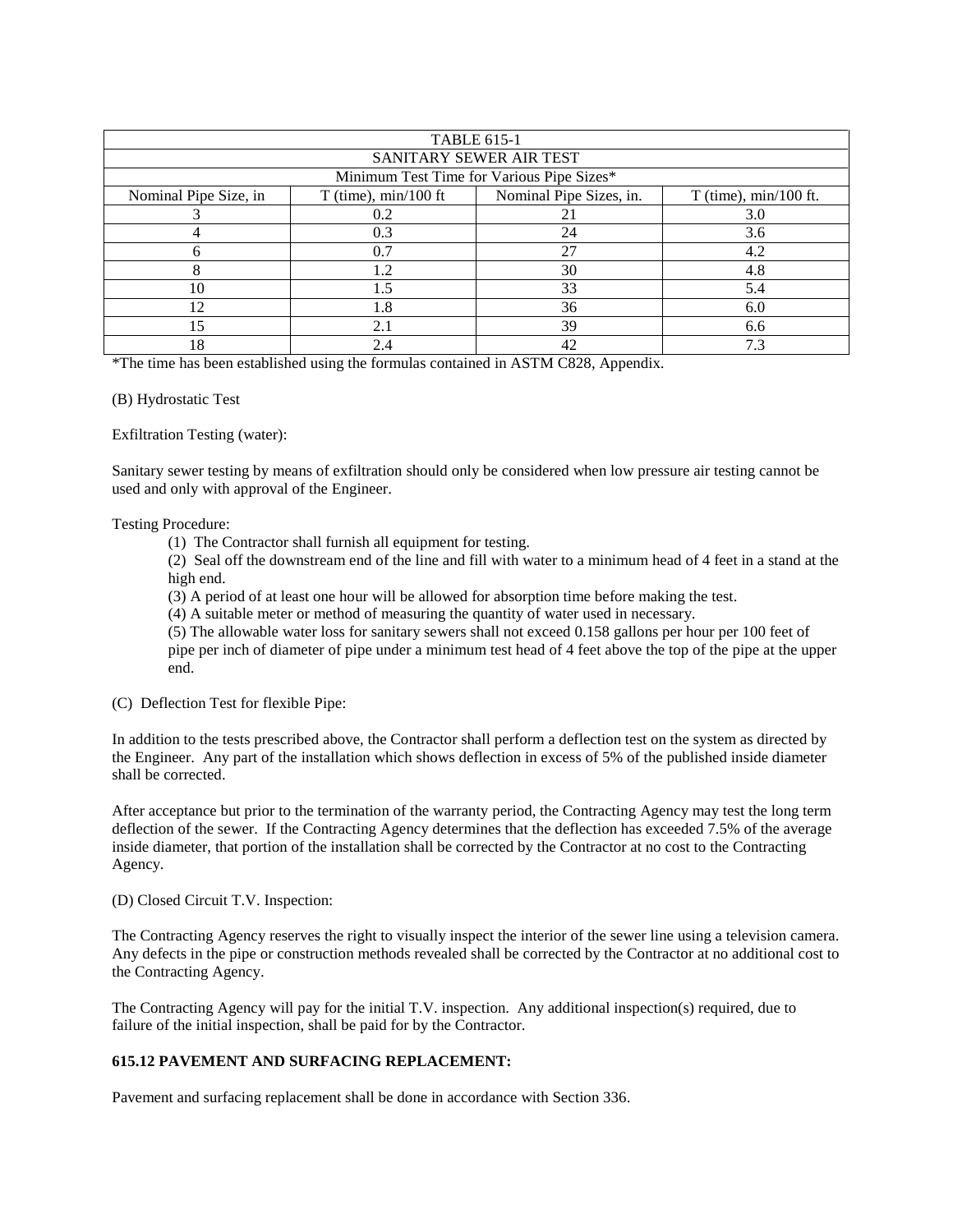# **615.13 CLEAN UP:**

The Engineer has the right to close down forward trenching and pipe laying where testing, backfill, compaction and cleanup does not follow in an orderly manner.

## **615.14 MEASUREMENT AND PAYMENT:**

(A) Sewer Pipe and Fittings: (Vitrified clay, cast iron and other approved types of pipe.)

Measurement will be made horizontally through manholes and fittings and from centerline to centerline of structures, for the various types and sizes of pipe called for on the plans and in the proposal.

Payment for the various sizes and types of pipe will be made at the unit price bid per linear foot, and shall be compensation in full for furnishing and installing the pipe and fittings complete in place, as specified, including excavation, removal of obstructions, backfilling, water settling, compaction, sheeting and bracing, testing, and all incidental work not specifically covered in other pay items.

(B) Sanitary Sewer Service Taps:

Measurement will be the number of taps installed.

Payment will be made at the unit price bid and shall be compensation in full for furnishing and installing pipe and fittings complete in place, as specified and called for on the plans and standard details, including all cost of excavation, removal of obstructions, shoring and bracing, backfilling, compaction, pavement replacement, maintenance of traffic, and all work incidental thereto.

(C) Sanitary Sewer Cleanouts:

Measurement will be the number of cleanouts installed.

Payment will be made at the unit price bid and shall be compensation in full for furnishing and installing pipe, fittings, and frame and cover as called for on the plans and in accordance with the standard details.

-End of Section-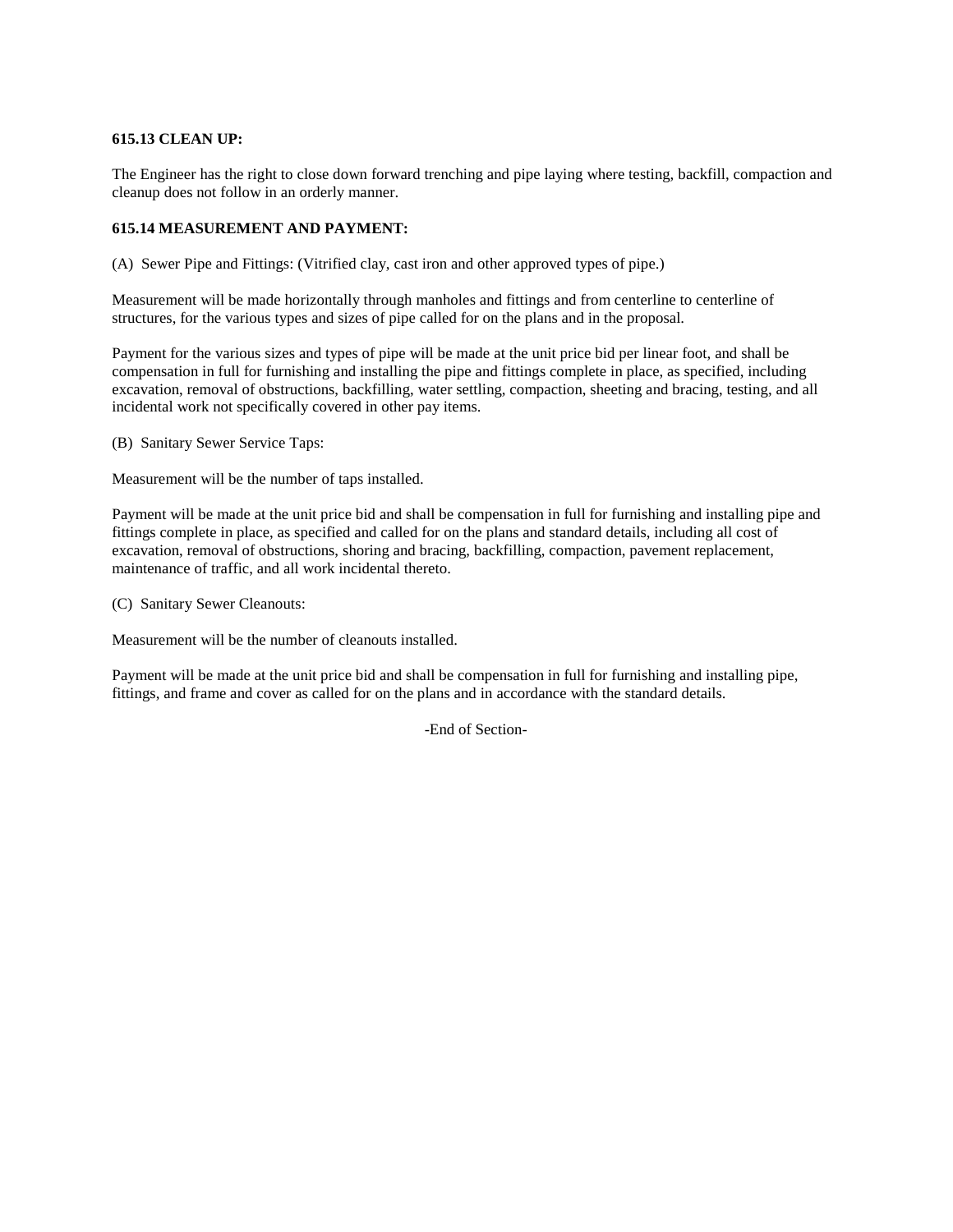## **STORM DRAIN CONSTRUCTION**

#### **618.1 DESCRIPTION:**

This section covers concrete pipe line and flexible pipe line construction used for the conveyance of irrigation water and storm drainage in streets, easements, and alley right of ways, under low hydrostatic heads.

Installation of pipe in laterals of Salt River Valley Water Users' Association or other irrigation districts shall conform to the specifications and permit of the respective irrigation district.

Installation of pipe in State Highways shall conform to the specifications and permit of the Arizona Department of Transportation.

#### **618.2 MATERIALS:**

The concrete pipe and flexible pipe, specials, joints, gaskets, and testing shall be according to Sections 620 or 735, 736, 738, 739, and 740 except as specified below or as modified by special provisions.

(A) Specials: Pipe specials such as closure pieces, wyes, tees, bends, and manhole shafts shall be provided as indicated on the plans, and such specials shall be made equal in strength, diameter, and other physical characteristics to the standard straight pipe lengths by the use of extra concrete, extra reinforcing, or steel items. Drawings of specials shall be submitted to the Engineer for approval before their fabrication.

(B) Rubber Gasket Joints: When rubber gasket pipe is used, the joint shall be sealed with a continuous ring gasket made of a special composition rubber of such size and cross-section as to fill the annular space provided for it. The gasket shall be the sole element depended upon to make the joint watertight, and shall have smooth surfaces, free from pits, blisters, porosity, and other imperfections.

- (1) Rubber Gaskets for RCP shall be in accordance with ASTM C443 or AASHTO M315.
- (2) Rubber Gaksets for flexible pipe shall be in accordance with ASTM F477.

(C) Water Stops: Water stops will be required when connecting HDPE pipe to concrete structures, manholes, etc. The water stop shall comply with Section 738 and will be installed per manufacturer recommendations.

(D) Cement Mortar Joints for RCP will be in accordance with Subsection 736.3.

#### **618.3 CONSTRUCTION METHODS:**

Excavation, bedding, backfilling, and compaction or consolidation of backfill and bedding of trenches shall be accomplished in accordance with Sections 601 for rigid pipe and 603 for flexible pipe, except as specified below, or as modified by special provisions.

The Contractor shall over-excavate the trench and fill with select materials in accordance with standard details.

Where the cover over the top of the pipe is less than 10 feet, the maximum trench width is unrestricted. The pay width, however, for pavement replacement shall remain in accordance with Section 336. For pipe, with 10 feet of more cover, the maximum trench width shall be as required by Sections 601 for rigid pipe and 603 for flexible pipe.

The laying of the pipe shall be in finished trenches free from water or debris, and shall be commenced at the lowest point, with the spigot ends pointing in the direction of the flow. Each pipe shall be laid firmly and true to line and grade, in such manner as to form a close concentric joint with the adjoining pipe and to prevent sudden off-sets of the flow line. Any adjustment to the line and grade shall be made by scraping away or filling in under the body of the pipe, never by wedging or blocking under the pipe ends.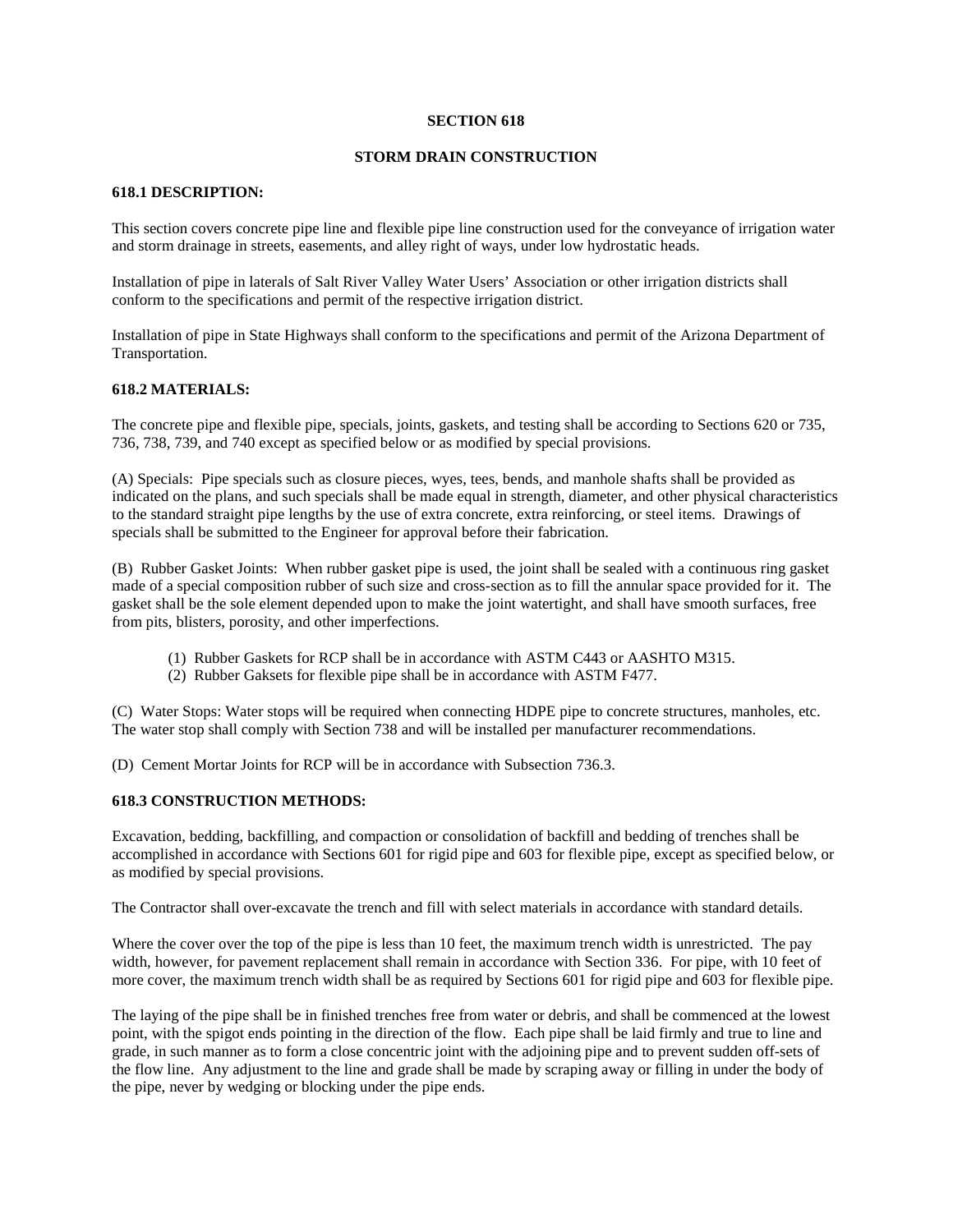Variation from prescribed alignment and grade shall not exceed 0.10 foot and the rate of departure from or return to established grade or alignment shall be no more than 1 inch in 10 feet of pipe line unless otherwise approved by the Engineer. For closures and deflection angles greater than 10 degrees, joint shall be made by used of a bend, specifically manufactured fitting, or by a concrete collar, per standard details. Pipe shall be the type, class and size shown on the plans or in the special provisions.

All pipe, for permit construction, shall be reinforced concrete pipe, ASTM C76 Class III or HDPE pipe in accordance with ASTM F894, AASHTO M252 or AASHTO M294, PP pipe in accordance with AASHTO M330, ASTM F2736, or ASTM F2764, SRPE in accordance with ASTM F2562. For reinforced concrete pipe, the minimum cover from the top of the pipe to the finished grade shall be 2 feet and the maximum cover shall be 12 feet. The minimum and maximum cover for flexible pipe shall be as specified in the special provisions or the manufacturer's recommendations.

All pipes installed under railroad tracks shall be included in AREMA specifications and the minimum cover over all pipe shall be as specified in the railroad permit and/or special provisions. Bedding shall be in accordance with standard details.

The allowable water loss for irrigation lines shall not exceed 2 gallons per hour per 100 feet of pipe per inch of diameter of pipe, under a minimum test head of 1 foot above the top of the pipe at the upper end when tested in accordance with the procedures of Section 615.

# **618.4 JACKING PIPE:**

At locations where jacking is required, the storm drain line shall be installed by jacking to the lengths indicated on the plans, in accordance with the following. The methods and equipment used in jacking reinforced concrete pipe conduit shall be optional with the Contractor, provided that the proposed method is first approved in writing by the Engineer. Such approval, however, shall in no way relieve the Contractor of the responsibility for damages of any nature which might occur as a result of the methods used.

Only workmen experienced in the operation of jacking concrete conduit shall be used.

The driving ends of the conduit shall be properly protected and the conduit shall be driven true to alignment and grade. The deviation from true line and grade at any single point within the jacked portion shall be limited to 0.5 feet horizontal deviation from line and +/- feet vertical deviation from grade.

Any section of conduit which may show signs of failure shall be removed and replaced with a new section of precast conduit or with a cast-in-place section, which in the opinion of the Engineer is adequate to carry the loads imposed upon it. In this respect is shall be understood that where pipe is specified on the drawings to be jacked into place the jacked pipe shall be reinforced concrete of the strength specified in these specifications and the design of such pipe is based upon superimposed loads and not upon loads which may be placed upon the pipe as a result of jacking operation. Any increase in pipe strength required in order to withstand jacking loads shall be the responsibility of the Contractor. The reinforcing shall be circular and of either single or double cage design.

Spacer blocks shall be placed in the inside circular space which will allow sufficient width for point mortaring when jacking is completed and to equalize pressure during jacking. Three grout holes per 8-foot section of pipe shall be made during manufacturing.

Double rubber gaskets and band type joints shall be provided for 36 inches diameter and larger pipe.

One hole shall be made on the top midway between the ends. Two additional holes, each approximately 1.5 feet from each end and approximately midway between the springline and top on opposite sides shall be made.

Where the nature of the soil, or the structure under which the conduit is being jacked is such that, there is increased danger of a cave-in or damage to said structure, the method of jacking the conduit shall be as specified below.